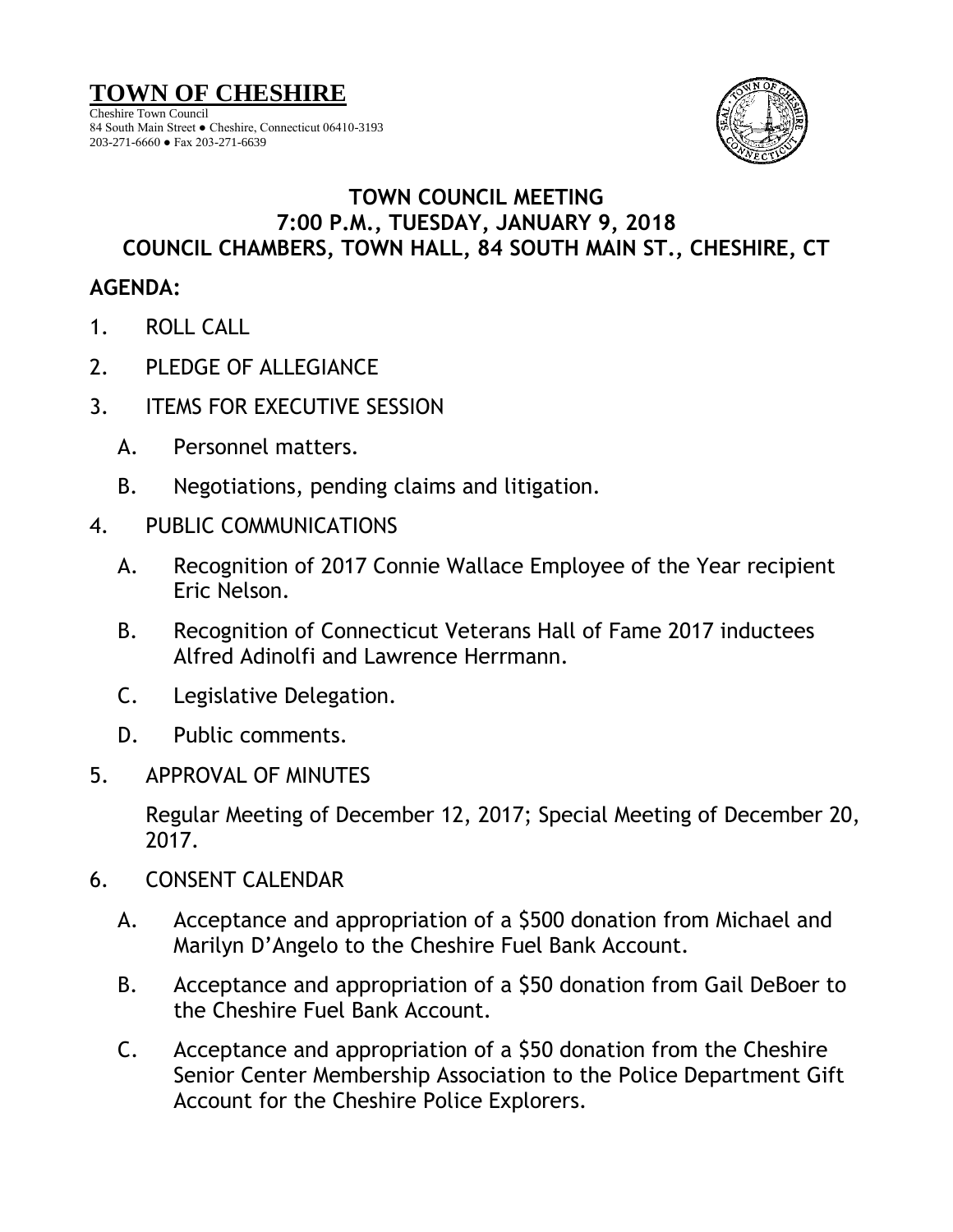- D. Acceptance and appropriation of a \$100 donation from Steve and Laurel Fisher to the Human Services Gift Account to purchase gifts for those in need.
- E. Acceptance and appropriation of \$2,060.35 from the Artsplace Art Market proceeds to the Cheshire Performing & Fine Arts Gift Account for scholarships.
- F. Acceptance and appropriation of a \$250 donation from Town employees Ann Balletto, William Donlin, Diane Hodgkins, Cindy O'Bar and Diane Waller to the Human Services Gift Account to purchase gifts for those in need.
- G. Acceptance and appropriation of a \$200 donation from Kyum and Gail Pyun to the Library Gift Account to be used for general purposes.
- H. Acceptance and appropriation of a \$50 donation from Lee McKernan to the Library Gift Account to be used for general purposes.
- I. Acceptance and appropriation of a \$10 donation from Martin Cobern to the Library Gift Account to be used for general purposes.
- J. Acceptance and appropriation of a \$5,342 grant from the Department of Mental Health and Addiction services for the Local Prevention Council Grant to be used to fund substance abuse prevention activities.
- K. Acceptance and appropriation of a \$1,650 donation from Kathryn Delmonico for a memorial bench in honor of David Delmonico.
- L. Acceptance and appropriation of a \$25 donation from the Cheshire Senior Center Widow and Widowers in memory of Shirley Bobok to the Human Services Gift Account for the Senior Center.
- M. Acceptance and appropriation of a \$100 donation from Mr. and Mrs. Daniel Dwire in memory of Dan Ort to the Human Services Gift Account for the Senior Center.
- N. Acceptance and appropriation of a \$20 donation from Mr. and Mrs. Wallinger in appreciation of the Cheshire Senior Center staff to the Human Services Gift Account for the Senior Center.
- O. Acceptance and appropriation of a \$51 donation from an anonymous donor in appreciation of the Cheshire Senior Center staff to the Human Services Gift Account for the Senior Center.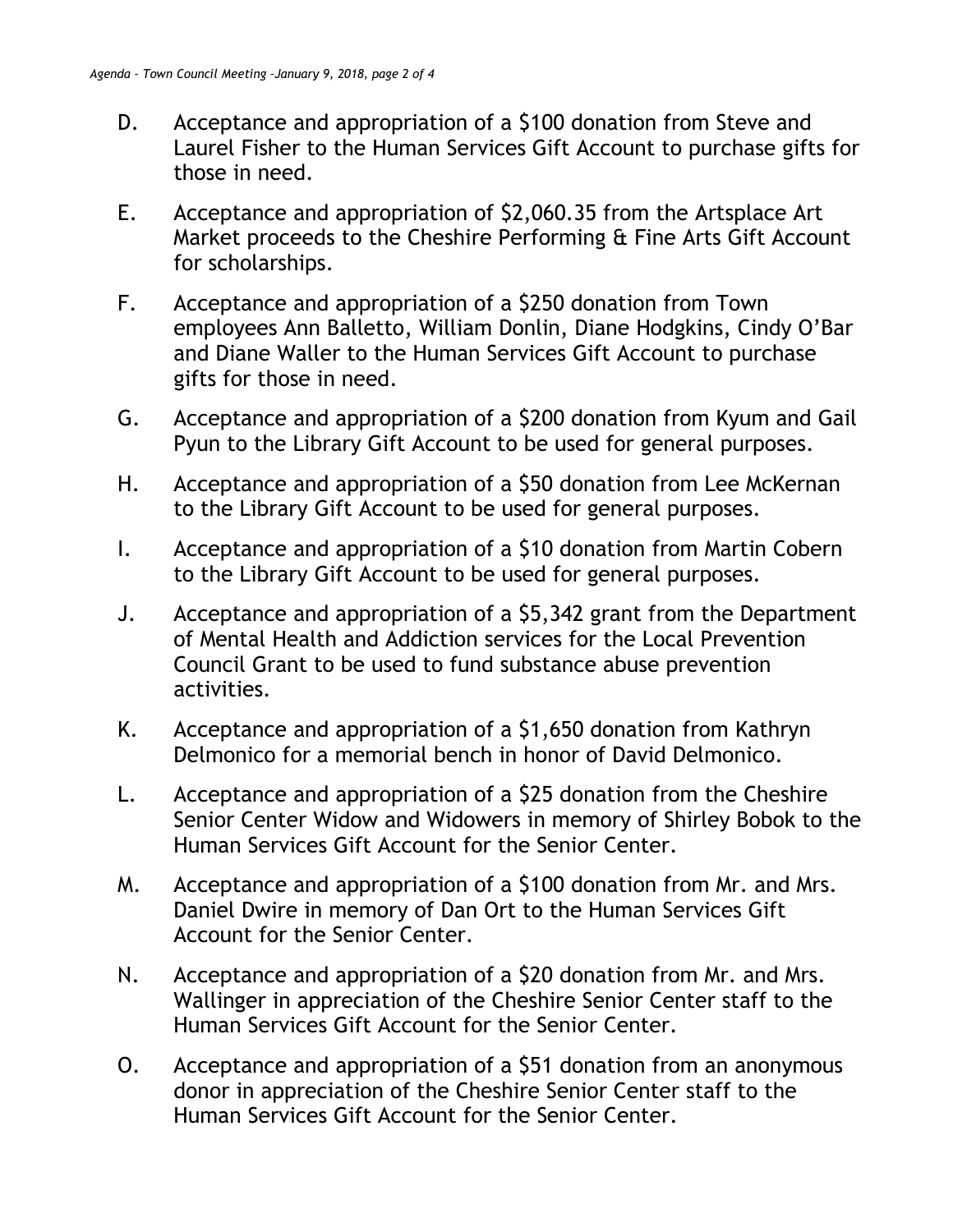- P. Acceptance and appropriation of a \$1,000 donation from the Cheshire Senior Travel Club in appreciation of the Cheshire Senior Center staff to the Human Services Gift Account for the Senior Center.
- Q. Acceptance and appropriation of a \$40 donation from Jessie Stoyak in appreciation of the Cheshire Senior Center staff to the Cheshire Human Services Jitney Bus Fund.
- R. Acceptance and appropriation of a \$50 donation from an anonymous donor to the Human Services Gift Account for general purposes.
- S. Acceptance and appropriation of a \$2,250 donation from the Cheshire Rotary Club to the Human Services Gift Account for general purposes.
- 7. ITEMS REMOVED FROM CONSENT CALENDAR
- 8. OLD BUSINESS
	- A. Legislative recommendations.
- 9. NEW BUSINESS
	- A. Conflict of Interest notification and disclosures.
	- B. Bidding requirements.
	- C. Discussion re: impact of State budget on Town operating budget.
	- D. FY 18-19 pre-budget planning.
	- E. Amendments to elderly tax relief programs.
		- i. Call for public hearing for amendments to the elderly tax relief ordinance Section 17-6.
		- ii. Call for public hearing for amendments to the elderly tax freeze ordinance Section 17-15.
		- iii. Approval of income levels for the 2017 Local Elderly Property Tax Credit Program.
	- F. Approval of Casertano property successor lease.
	- G. Appointment of subregistrars of vital statistics.
	- H. Authorization to apply for a 2018 Small Cities Community Development Program Grant.
	- I. Annual adoption of Fair Housing Policy.